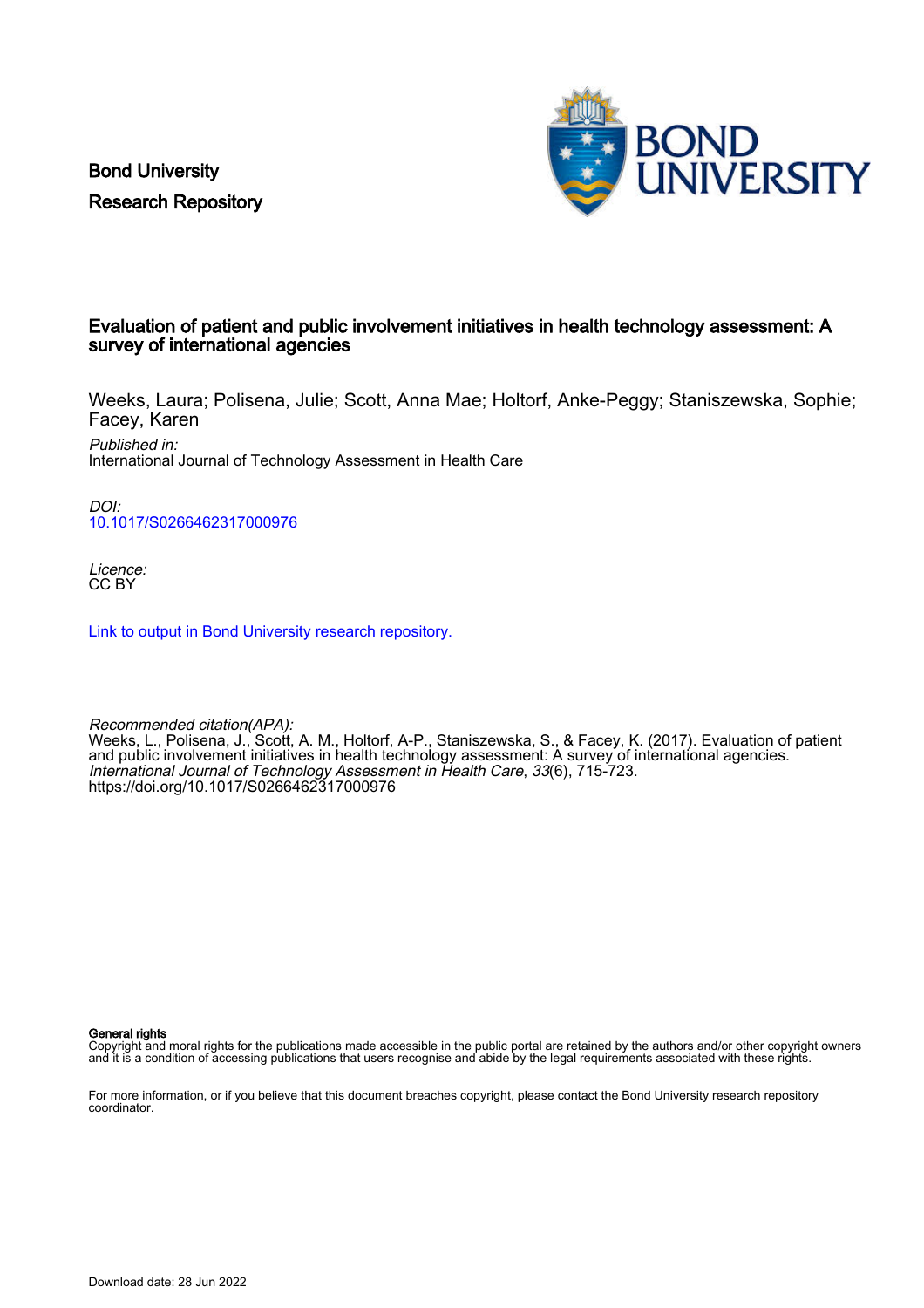# **EVALUATION OF PATIENT AND PUBLIC INVOLVEMENT INITIATIVES IN HEALTH TECHNOLOGY ASSESSMENT: A SURVEY OF INTERNATIONAL AGENCIES**

#### Laura Weeks

*Canadian Agency for Drugs and Technologies in Health (CADTH) [lauraw@cadth.ca](mailto:lauraw@cadth.ca)*

Julie Polisena *Canadian Agency for Drugs and Technologies in Health (CADTH)*

Anna Mae Scott *Centre for Research in Evidence Based Practice, Bond University* Anke-Peggy Holtorf *Health Outcomes Strategies GmbH*

Sophie Staniszewska *University of Warwick*

Karen Facey *University of Edinburgh*

Objectives: Although there is increased awareness of patient and public involvement (PPI) among health technology assessment (HTA) organizations, evaluations of PPI initiatives are relatively scarce. Our objective as members of Health Technology Assessment International's (HTAi's) Patient and Citizen Involvement Group (PCIG) was to advance understanding of the range of evaluation strategies adopted by HTA organizations and their potential usefulness.

Methods: In March 2016, a survey was sent to fifty-four HTA organizations through the International Network of Agencies for Health Technology Assessment (INAHTA) and contacts of members of HTAi's PCIG. Respondents were asked about their organizational structure; how patients and members of the public are involved; whether and how PPI initiatives have been evaluated, and, if so, which facilitators and challenges to evaluation were found and how results were used and disseminated.

Results: Fifteen ( $n = 15$ ) programs from twelve countries responded (response rate 27.8 percent) that involved patients (14/15) and members of the public (10/15) in HTA activities. Seven programs evaluated their PPI activities, including participant satisfaction (5/7), process (5/7) and impact evaluations (4/7). Evaluation results were used to improve PPI activities, identify education and training needs, and direct strategic priorities. Facilitators and challenges revolved around the need for stakeholder buy-in, sufficient resources, senior leadership, and including patients in evaluations.

Conclusions: A small but diverse set of HTA organizations evaluate their PPI activities using a range of strategies that reflect the range of rationales and approaches to PPI in HTA. It will be important for HTA organizations to draw on evaluation theories and methods.

Keywords: Patient involvement, Public involvement, Evaluation

Increasingly, health technology assessment (HTA) organizations are involving patients, members of the public, or both, in some aspect of their HTA processes  $(1-8)$ . Patient and public involvement (PPI) includes a range of strategies used across the HTA and decision-making process with the goal of informing (e.g., information broadcasts, Web site), consulting (e.g., sur-

vey, focus group) or actively engaging with patients or members of the public for the purpose of research, policy, or program development (e.g., citizen jury, advisory committee participation)  $(9-12)$ .

Although there may be increased awareness of PPI amongst HTA organizations, published evaluations of PPI initiatives are still relatively scarce [\(12\)](#page-9-0). Where such evaluations do exist, more tend to focus on evaluating the impact of PPI  $(1,2;4)$ , as opposed to the process  $(13)$ , and tend to be circumscribed to a single HTA topic, or program  $(1,2,4,14)$ . In two surveys of member agencies of the International Network of Agencies for Health Technology Assessment (INAHTA) in 2005 [\(15\)](#page-9-0) and 2010 [\(16\)](#page-9-0), eight and six agencies, respectively, reported having evaluated their consumer involvement activities, although the definition for evaluation was broad and included limited activities such as noting the type of input and number of submissions received, and the influence of input on HTA quality and

The authors thank each of the participants from the represented HTA organizations for their time completing our questionnaire and responding to our follow up questions. In addition we thank Yvonne Bombard, Deirdre DeJean, Marie-Pierre Gagnon, and members of HTAi's Patient and Citizen Involvement Group for their contributions to the design of this project and the final questionnaire, Sarah Berglas for pilot testing a draft questionnaire, Ken Bond for his critical review of a draft manuscript, and Caitlyn Ford for her assistance with managing citations. *Financial Support*: This research received no specific grant from any funding agency, commercial or not-for-profit sectors. All efforts were compensated by in-kind contributions from each of the authors' home HTA organization or institution, with SS receiving partial funding through CLAHRC-WM.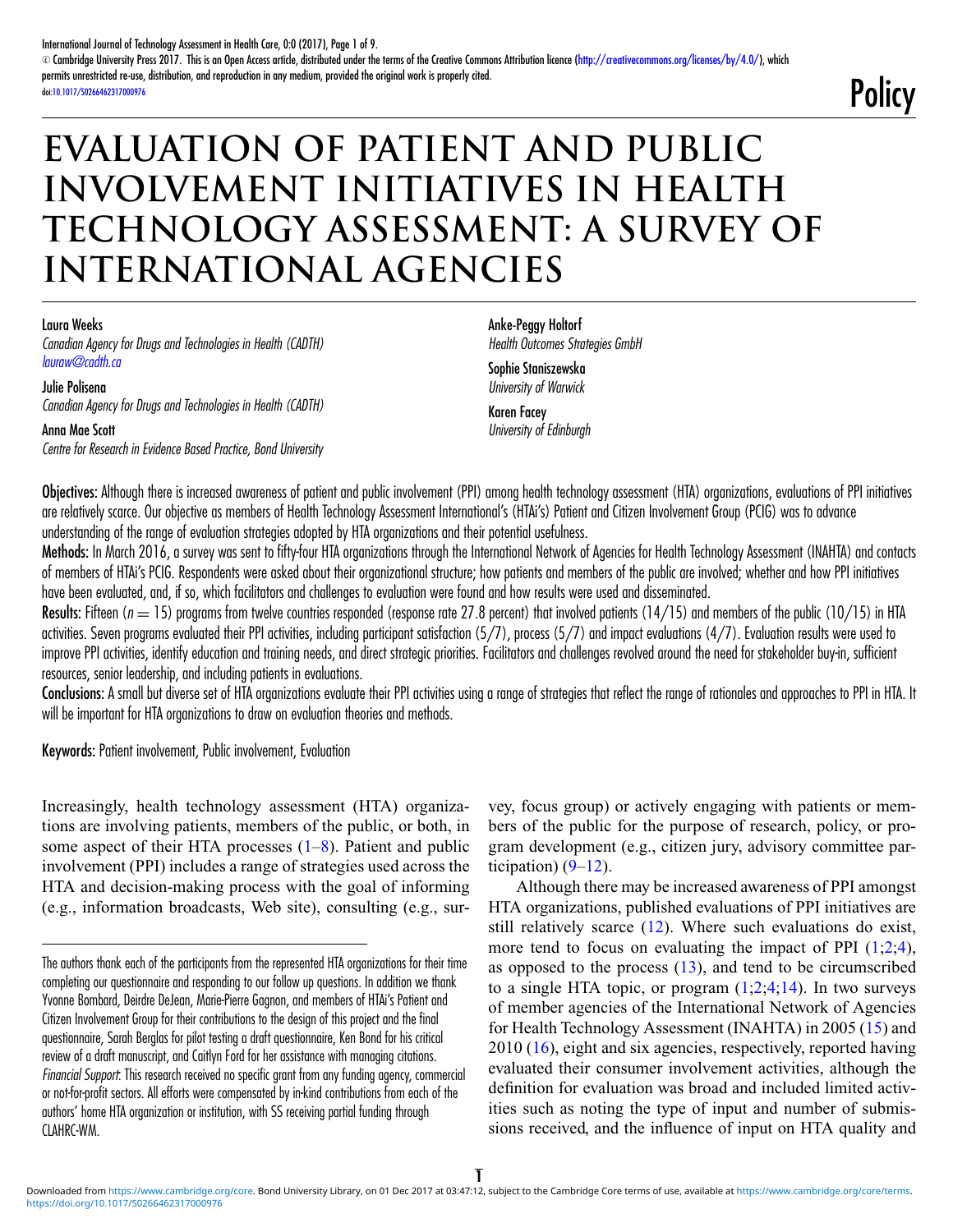relevance. The Patient and Citizen Involvement Group of Health Technology Assessment International (HTAi) leads an initiative to document and share good practice examples of PPI in HTA [\(17\)](#page-9-0). This initiative has helped document a variety of strategies used across eleven international HTA programs, and share perceptions of best practice. While it is possible that some descriptions are out of date, only three of the eleven programs who contributed good practice examples also reported evaluating their strategies or measuring their impact.

The lack of published evaluations of PPI initiatives in HTA limits the refinement of theory to guide best practices. Who best to include in HTA, how best to recruit, consult, involve or engage them, and with what support remain somewhat unanswered questions  $(4,18-20)$ . We conducted a survey of international HTA agencies to address the need to better understand whether and how HTA programs are evaluating their PPI strategies and with what results, as well as perceived facilitators and barriers to evaluation.

#### METHODS

A questionnaire (Supplemental File 1) was developed and informed by studies on the impact of PPI on health and social care research, and their stakeholders [\(18;21;22\)](#page-9-0). Questions sought information on: (i) HTA organizations, including the structure and jurisdiction; (ii) how patients and members of the public are involved in HTA processes (e.g., topic identification, appraising evidence) and HTA decision making (e.g., participation on committees, making recommendations); (iii) whether and how PPI strategies have been evaluated, and if so how the information was used and disseminated; (iv) lessons learned including facilitators and challenges to PPI evaluations; and (v) specific details about completed evaluations including the objectives, methods, and results.

In March 2016, we sent email invitations: (i) through the INAHTA Secretariat to its 52 members; (ii) to contacts within the eleven HTA organizations who responded to the HTAi initiative to collect good practice examples of PPI in HTA (one of which is not an INAHTA member); and, (iii) to seven personal contacts of the authors (one of which was not contacted through either of the two prior methods). In total, we directly invited fifty-four individual organizations to participate, and additionally pursued snowball sampling by encouraging participants to forward the questionnaire to their contacts who might be doing this type of work.

The invitation introduced the purpose of our survey, requested that only one questionnaire per organization was completed, and requested the recipient to forward the questionnaire to "the appropriate person" within their organization for completion. The questionnaire took approximately 20 to 30 minutes to complete, and was hosted on the online SurveyMonkey platform [\(www.surveymonkey.com\)](http://www.surveymonkey.com). Before distribution, a draft questionnaire was pilot tested by a staff member at the Canadian Agency for Drugs and Technologies in Health (CADTH) who was not involved in the development of the questionnaire, and the resultant feedback was used to revise the questionnaire.

Potential respondents were given the option to request a structured telephone interview instead of completing the online questionnaire. During the two interviews that took place, a study investigator covered the same content as was in the online questionnaire, took detailed notes and developed a written account of the participant's responses, which became part of the same dataset as responses submitted online. Similarly, we asked online participants for permission to contact them to clarify any submitted responses, if necessary, and four participants were contacted for follow up.

Two investigators (J.P. and A.H.) reviewed all responses for clarity, completeness and analysis. Frequencies of responses were calculated for close-ended questions, and responses to open-ended questions were summarized narratively.

This survey did not require formal approval from a research ethics board as the focus was on HTA organization procedures and not the individuals completing the questionnaire  $(23)$ , although we followed ethical practices for survey research. We provided sufficient information about the purpose and process of the survey to enable an informed decision to participate or not, indicated that any information provided would be used in a peer-reviewed journal publication such that submission of a completed questionnaire implied informed consent for that purpose, and explicitly informed participants that their information would be shared publicly and their organization and related information would be identifiable.

#### RESULTS

We received fifteen completed questionnaires  $(15/54 = 27.8)$ percent response rate), among which twelve countries were represented. Two organizations each were from the United Kingdom (National Institute for Health and Care Excellence [NICE], Scottish Medicines Consortium (SMC]), Netherlands (Zorginstituut Nederland [ZiNL], Netherlands Organization for Health and Research Development [ZonMw]), and Taiwan (Center for Drug Evaluation [CDE], Clinical Effectiveness Group). The additional respondents were based in Canada (Canadian Agency for Drugs and Technology in Health [CADTH]), Columbia (Instituto de Evaluación Tecnológica en Salud [IETS]), France (Haute Autorité de Santé [HAS]), Germany (Gemeinsamer Bundesausschuss [G-BA]), Italy (Agenzia Nazionale per i servizi sanitari Regionali [AGENAS]), Luxembourg (Cellule d'expertise médicale [CEM]), Poland (Agency for Health Technology Assessment in Poland [AH-TAPol]), Romania (Center of health care quality and control), and Sweden (Swedish Agency for health technology assessment and assessment of social services [SBU]). [Table 1](#page-3-0) describes participating HTA organizations, their stated reasons for involving patients and members of the public in HTA, and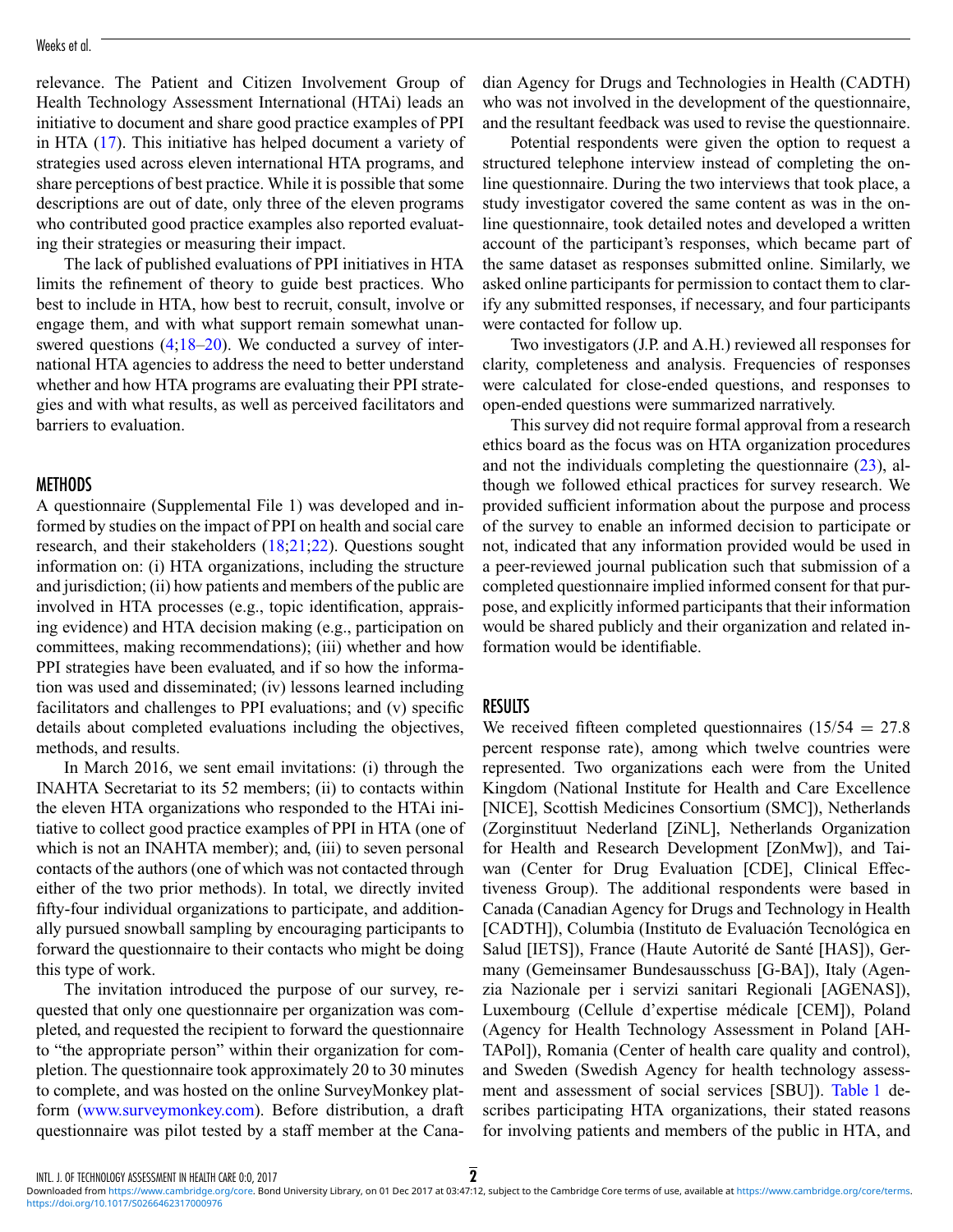# <span id="page-3-0"></span>Table 1. Description of Participating HTA Organizations

| Organization,<br>country | HTA organization<br>structure, level    | Stated reasons for patient and<br>public initiatives                                                                                                                                                                                                      | HTA organization involves                                                                                                                                                                |                                                                                                                                                                                                        | Type of evaluations conducted;                                |
|--------------------------|-----------------------------------------|-----------------------------------------------------------------------------------------------------------------------------------------------------------------------------------------------------------------------------------------------------------|------------------------------------------------------------------------------------------------------------------------------------------------------------------------------------------|--------------------------------------------------------------------------------------------------------------------------------------------------------------------------------------------------------|---------------------------------------------------------------|
|                          |                                         |                                                                                                                                                                                                                                                           | Patients                                                                                                                                                                                 | Members of the public                                                                                                                                                                                  | frequency of evaluation                                       |
| CADTH, Canada            | Quasi-<br>governmental,<br>pan-Canadian | • To promote fairness and inclusion<br>of a range of stakeholders<br>• To enhance patient or public<br>support of decisions<br>• To help ensure decisions reflect<br>patient and public values<br>• To enhance patient and public<br>understanding of HTA | • Participation on a working<br>group or committee<br>• Refining scope<br>• Identifying clinical<br>outcomes<br>• Data collection<br>• Reviewing reports<br>• Disseminating results      | • Participation on a<br>working group or<br>committee<br>• Refining scope<br>• Reviewing reports                                                                                                       | • Process, impact<br>$\bullet$ > 3 year interval              |
| <b>IETS, Colombia</b>    | Quasi-<br>governmental,<br>national     | • To promote fairness and inclusion<br>of a range of stakeholders<br>• To enhance patient or public<br>support of decisions<br>• To help ensure decisions reflect<br>patient and public values                                                            | • Participation on a working<br>group or committee<br>• Refining the scope of an<br>assessment<br>· Identifying clinical<br>outcomes<br>• Reviewing protocol<br>• Making recommendations | • Participation on a<br>working group or<br>committee<br>• Refining scope<br>• Identifying clinical<br>outcomes<br>• Reviewing protocol<br>• Making<br>recommendations                                 | • Process, impact, participant<br>satisfaction<br>• Every HTA |
| NICE, England,<br>Wales  | Quasi-<br>governmental,<br>national     | • To promote fairness and inclusion<br>of a range of stakeholders<br>• To enhance patient or public<br>support of decisions<br>• To help ensure decisions reflect<br>patient and public values<br>• To enhance patient and public<br>understanding of HTA | • Participation on a working<br>group or committee<br>• Identifying topics<br>• Refining scope<br>• Appraising evidence<br>• Making recommendations<br>• Disseminating results           | • Participation on a<br>working group or<br>committee<br>• Identifying topics<br>• Refining scope<br>• Appraising evidence<br>• Making<br>recommendations<br>· Guidance on moral and<br>ethical issues | • Participant satisfaction<br>• Every HTA                     |
| HAS, France              | Quasi-<br>governmental,<br>national     | • To promote fairness and inclusion<br>of a range of stakeholders<br>• To enhance patient or public<br>support of decisions<br>• To help ensure decisions reflect<br>patient and public values                                                            | • Participation on a working<br>group or committee<br>• Refining scope<br>• Reviewing reports<br>• Appraising evidence                                                                   | • Participation on a<br>working group or<br>committee<br>• Refining scope<br>• Reviewing reports<br>• Appraising evidence                                                                              | • Process<br>• Currently conducting first<br>evaluation       |
| G-BA, Germany            | Quasi-<br>governmental,<br>national     | • To promote fairness and inclusion<br>of a range of stakeholders<br>• To help ensure decisions reflect<br>patient and public values                                                                                                                      | • Participation on a working<br>group or committee<br>• Identifying topics<br>• Refining scope                                                                                           | • Not applicable                                                                                                                                                                                       | • Not currently evaluating PPI<br>activities                  |
| AGENAS, Italy            | Quasi-<br>governmental,<br>national     | • To promote capacity building<br>• To promote fairness and inclusion<br>of a range of stakeholders<br>• To help ensure decisions reflect<br>patient and public values<br>• To enhance patient and public<br>understanding of HTA                         | • Data collection<br>• Disseminating results                                                                                                                                             | • Identifying topics<br>• Review reports                                                                                                                                                               | • Not currently evaluating PPI<br>activities                  |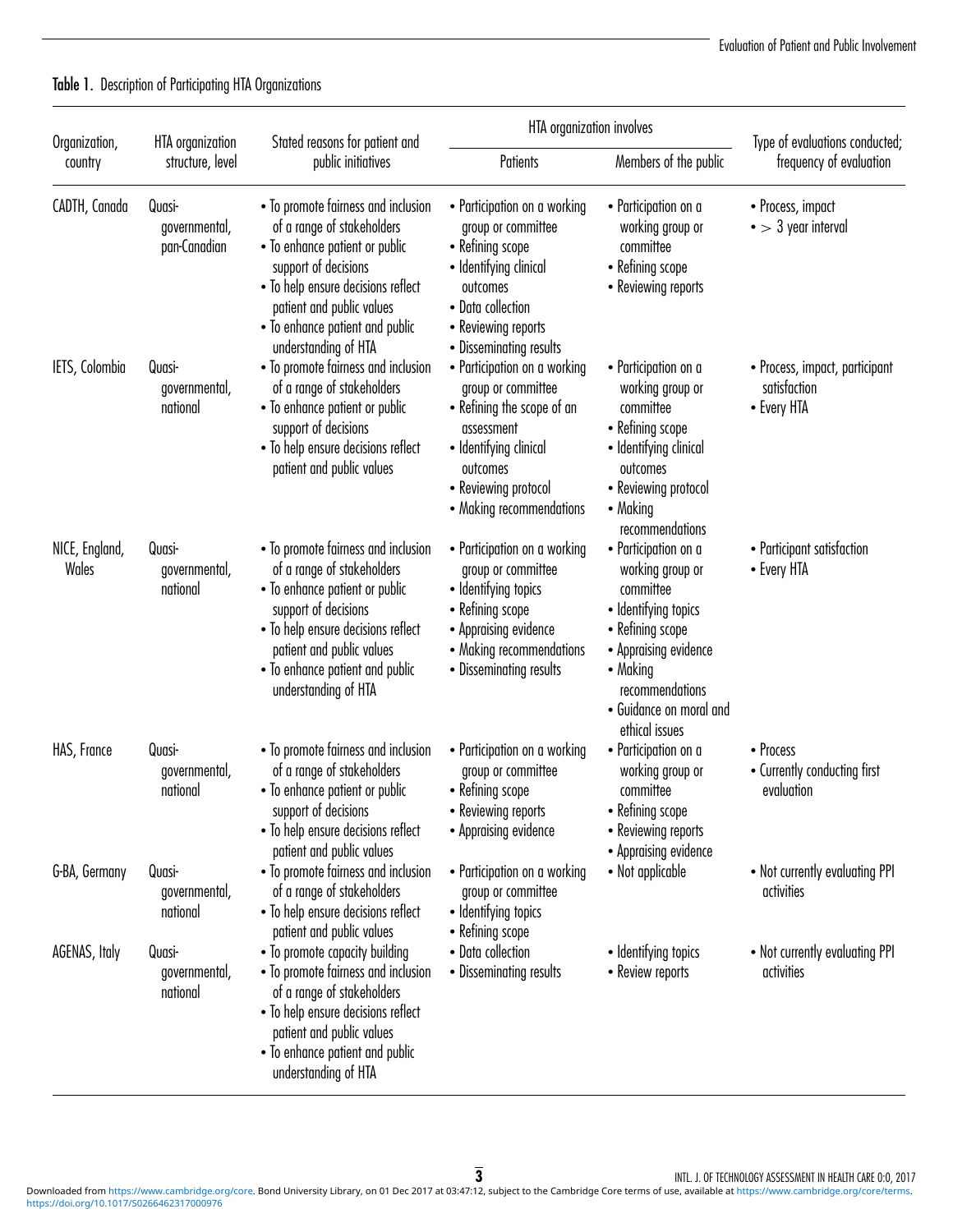# Table 1. Continued

| Organization,<br>country                                      | HTA organization<br>structure, level                     | Stated reasons for patient and<br>public initiatives                                                                                                                                                                                                                                        | HTA organization involves                                                                                                                                           |                                                                                                                                                                 |                                                                                                             |
|---------------------------------------------------------------|----------------------------------------------------------|---------------------------------------------------------------------------------------------------------------------------------------------------------------------------------------------------------------------------------------------------------------------------------------------|---------------------------------------------------------------------------------------------------------------------------------------------------------------------|-----------------------------------------------------------------------------------------------------------------------------------------------------------------|-------------------------------------------------------------------------------------------------------------|
|                                                               |                                                          |                                                                                                                                                                                                                                                                                             | <b>Patients</b>                                                                                                                                                     | Members of the public                                                                                                                                           | Type of evaluations conducted;<br>frequency of evaluation                                                   |
| CEM,<br>Luxembourg                                            | Department within<br>government<br>ministry,<br>national | • Not applicable                                                                                                                                                                                                                                                                            | • Not applicable                                                                                                                                                    | • Not applicable                                                                                                                                                | • Not currently evaluating PPI<br>activities                                                                |
| ZiNL,<br><b>Netherlands</b>                                   | Quasi-<br>governmental,<br>national                      | • To enhance patient or public<br>support of decisions<br>• To help ensure decisions reflect<br>patient and public values                                                                                                                                                                   | • Identifying topics<br>• Refining scope<br>• Identifying clinical<br>outcomes<br>• Appraising evidence                                                             | • Not applicable                                                                                                                                                | • Participant satisfaction<br>• Every HTA                                                                   |
| ZonMw,<br><b>Netherlands</b>                                  | Quasi-<br>governmental,<br>national                      | • To promote fairness and inclusion<br>of a range of stakeholders<br>• To help ensure decisions reflect<br>patient and public values                                                                                                                                                        | • Participation on a working<br>group or committee<br>• Identifying topics<br>• Identifying clinical<br>outcomes<br>• Reviewing protocol<br>• Disseminating results | • Participation on a<br>working group or<br>committee<br>• Identifying topics<br>· Identifying clinical<br>outcomes<br>• Reviewing protocol                     | • Evaluation planning in process                                                                            |
| Center of<br>Healthcare<br>Quality and<br>Control,<br>Romania | Quasi-<br>governmental,<br>national                      | • To enhance patient and public<br>understanding of HTA                                                                                                                                                                                                                                     | • Participation on a working<br>group or committee                                                                                                                  | • Participation on a<br>working group or<br>committee                                                                                                           | • Not currently evaluating PPI<br>activities                                                                |
| SBU, Sweden                                                   | Independent<br>government<br>agency, national            | • To promote capacity building<br>• To promote fairness and inclusion<br>of a range of stakeholders<br>• To enhance patient or public<br>support of decisions<br>• To help ensure decisions reflect<br>patient and public values<br>• To enhance patient and public<br>understanding of HTA | • Participation on a working<br>group or committee<br>• Refining scope<br>• Identifying clinical<br>outcomes<br>• Reviewing reports<br>• Disseminating results      | • Not applicable                                                                                                                                                | • Non-systematic analysis of<br>PPI activities completed, with<br>plans for future structured<br>evaluation |
| CDE, Taiwan                                                   | Quasi-<br>governmental,<br>national                      | • To promote capacity building<br>• To promote fairness and inclusion<br>of a range of stakeholders<br>• To enhance patient or public<br>support of decisions<br>• To help ensure decisions reflect<br>patient and public values<br>• To enhance patient and public<br>understanding of HTA | • Participation on a working<br>group or committee<br>• Reviewing reports<br>• Appraising evidence<br>• Disseminating results                                       | • Participation on a<br>working group or<br>committee<br>• Reviewing reports<br>• Appraising evidence<br>• Making<br>recommendations<br>• Disseminating results | • Process, impact, participant<br>satisfaction<br>• Annually                                                |
| Clinical<br>Effectiveness<br>Group,<br>Taiwan                 | Quasi-<br>governmental,<br>national                      | • To promote fairness and inclusion<br>of a range of stakeholders<br>• To enhance patient or public<br>support of decisions<br>• To help ensure decisions reflect<br>patient and public values                                                                                              | • Reviewing protocol<br>• Data collection<br>• Data analysis<br>• Reviewing reports<br>• Disseminating results                                                      | • Participation on a<br>working group or<br>committee<br>• Reviewing protocol<br>• Data analysis<br>• Reviewing reports                                         | • Not currently evaluating PPI<br>activities                                                                |

Downloaded from [https://www.cambridge.org/core.](https://www.cambridge.org/core) Bond University Library, on 01 Dec 2017 at 03:47:12, subject to the Cambridge Core terms of use, available at [https://www.cambridge.org/core/terms.](https://www.cambridge.org/core/terms)<br>https://doi.org/10.1017/S0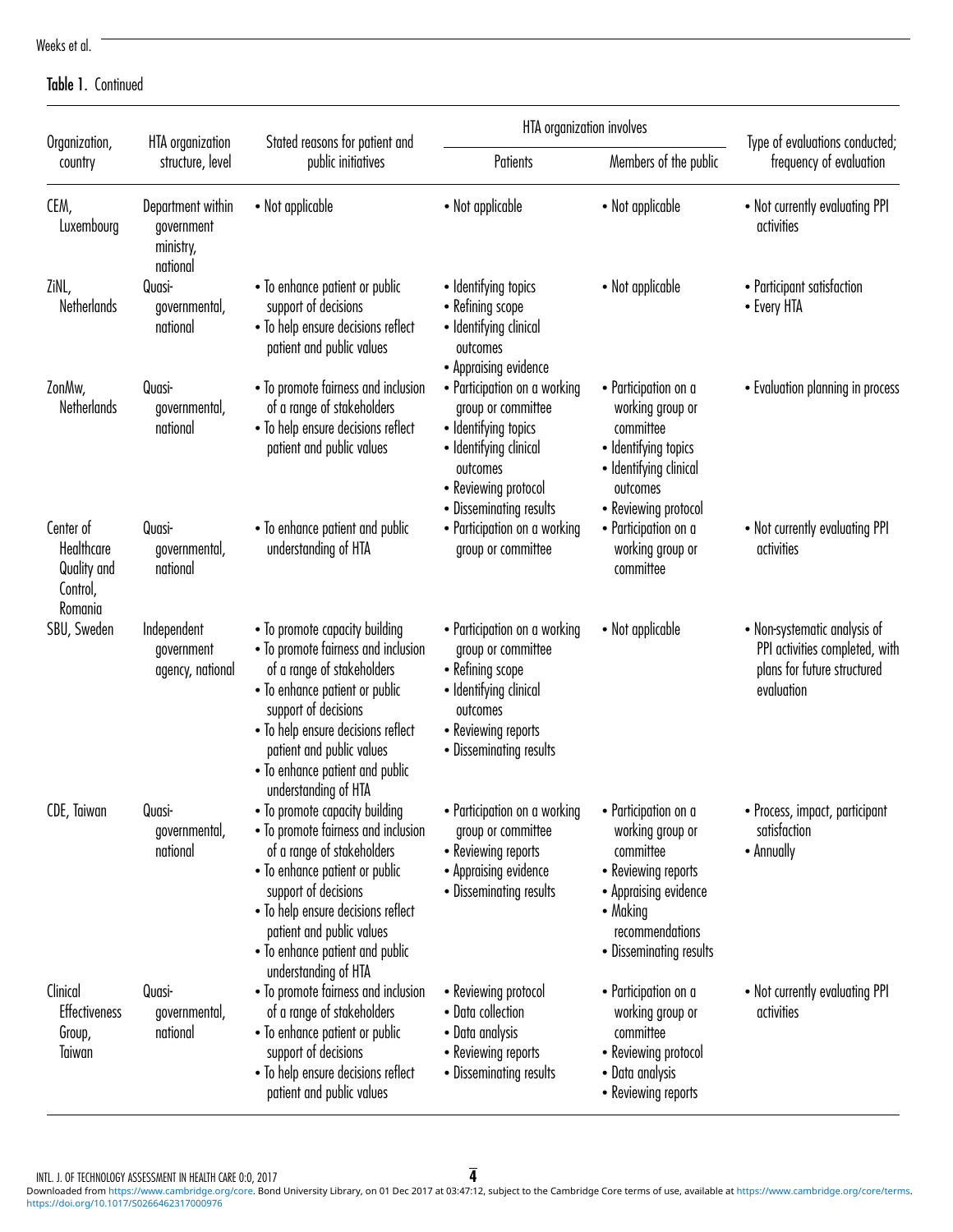#### Table 1. Continued

| Organization,<br>country | HTA organization<br>structure, level | Stated reasons for patient and<br>public initiatives                                                                                                                                                                                                                                        | HTA organization involves                                                                                                                                                |                                                                                                                                                                                | Type of evaluations conducted;                                                                       |
|--------------------------|--------------------------------------|---------------------------------------------------------------------------------------------------------------------------------------------------------------------------------------------------------------------------------------------------------------------------------------------|--------------------------------------------------------------------------------------------------------------------------------------------------------------------------|--------------------------------------------------------------------------------------------------------------------------------------------------------------------------------|------------------------------------------------------------------------------------------------------|
|                          |                                      |                                                                                                                                                                                                                                                                                             | Patients                                                                                                                                                                 | Members of the public                                                                                                                                                          | frequency of evaluation                                                                              |
| AHTAPol,<br>Poland       | Quasi-<br>governmental,<br>national  | • To promote fairness and inclusion<br>of a range of stakeholders                                                                                                                                                                                                                           | • Reviewing reports                                                                                                                                                      | • Reviewing reports                                                                                                                                                            | • Not currently evaluating PPI<br>activities                                                         |
| SMC, Scotland            | Quasi-<br>governmental,<br>national  | • To promote capacity building<br>• To promote fairness and inclusion<br>of a range of stakeholders<br>• To enhance patient or public<br>support of decisions<br>• To help ensure decisions reflect<br>patient and public values<br>• To enhance patient and public<br>understanding of HTA | • Participation on a working<br>group or committee<br>• Writing and reviewing<br>reports<br>• Appraising evidence<br>• Making recommendations<br>• Disseminating results | • Participation on a<br>working group or<br>committee<br>• Writing and reviewing<br>reports<br>• Appraising evidence<br>• Making<br>recommendations<br>• Disseminating results | • Process, impact, participant<br>satisfaction<br>• Evaluation as continuous<br>improvement exercise |

AGENAS, Agenzia Nazionale per i servizi sanitari Regionali; AHTAPol, Agency for Health Technology Assessment in Poland; CADTH, Canadian Agency for Drugs and Technology in Health; CDE, Center for Drug Evaluation; CEM, Cellule d'expertise médicale; G-BA, Gemeinsamer Bundesausschuss; HAS, Haute Autorité de Santé; IETS, Instituto de Evaluación Tecnológica en Salud; NICE, National Institute for Health and Care Excellence; SBU, Swedish Agency for health technology assessment and assessment of social services; SMC, Scottish Medicines Consortium; ZiNL, Zorginstituut Nederland; ZonMw, Netherlands Organization for Health and Research Development.

details of when in the HTA process patients and members of the public are involved.

Eleven respondents (73.3 percent) reported involving both patients and members of the public in the HTA process or HTA decision making, while three (20.0 percent) reported involving patients only. One organization (6.7 percent) reported not involving patients or members of the public and indicated PPI would be considered in future cases if a commissioned request required it. Organizations reported involving patients for a range of activities spanning both HTA processes and HTA decision making including, in order of the HTA process, participating in a working group or committee to provide opinions and perspectives  $(n = 10; 66.7 \text{ percent})$ , identifying topics for assessment  $(n = 4; 26.7 \text{ percent})$ , refining the scope of assessments  $(n = 7, 46.7 \text{ percent})$ , identifying clinical outcomes ( $n = 5$ ; 33.3 percent), reviewing protocols  $(n = 3; 20.0 \text{ percent})$ , collecting data  $(n = 3; 20 \text{ per-}$ cent), analyzing data  $(n = 1; 6.7$  percent), writing reports  $(n = 1; 6.7 \text{ percent})$ , reviewing draft reports  $(n = 7; 46.7 \text{ meters})$ percent), appraising evidence  $(n = 5, 33.3)$  percent), making recommendations ( $n = 3$ ; 20.0 percent), and helping to disseminate results  $(n = 8; 53.3$  percent).

Members of the public were similarly reported to participate across the HTA process, including: participating in a working group or committee ( $n = 9$ ; 60.0 percent), identifying topics for assessment  $(n = 3; 20.0$  percent), refining the scope of assessments ( $n = 4$ ; 26.7 percent), identifying clinical outcomes  $(n = 2; 13.3$  percent), reviewing research protocols  $(n = 3; 20.0)$  percent), analyzing data (*n* = 1; 6.7 percent), writing reports (*n*  $= 1$ ; 6.7 percent), reviewing draft reports ( $n = 7$ ; 46.7 percent), appraising evidence  $(n = 4; 26.7 \text{ percent})$ , making recommendations ( $n = 4$ ; 26.7 percent), and helping to disseminate results  $(n = 2; 13.3 \text{ percent}).$ 

#### Evaluation of Patient and Public Involvement

*Types and Frequency of Evaluation Activities.* As outlined in [Table 1,](#page-3-0) of the fourteen respondents who conduct PPI activities, seven organizations (50.0 percent) responded that they evaluate, or have evaluated, those activities and two (14.3 percent) reported that they planned to start the evaluation process for upcoming HTAs. Of the remaining five organizations, one commented that they have not conducted any evaluation to date due to a lack of resources, but otherwise no specific reasons were reported for not evaluating PPI activities.

Of the seven organizations who have conducted some evaluation work, three (42.8 percent) reported having conducted evaluations of participant satisfaction, process evaluations, and impact evaluations, one (14.3 percent) reported conducting both process evaluations and impact evaluations, one reported conducting process evaluations only, and two (28.6 percent) reported conducting evaluations of participant satisfaction only. The frequency of evaluation varied across the respondents, the type of evaluation conducted and the type of PPI activity.

*Application and Dissemination of Evaluation Results.* Five of the seven organizations who have conducted evaluation work responded to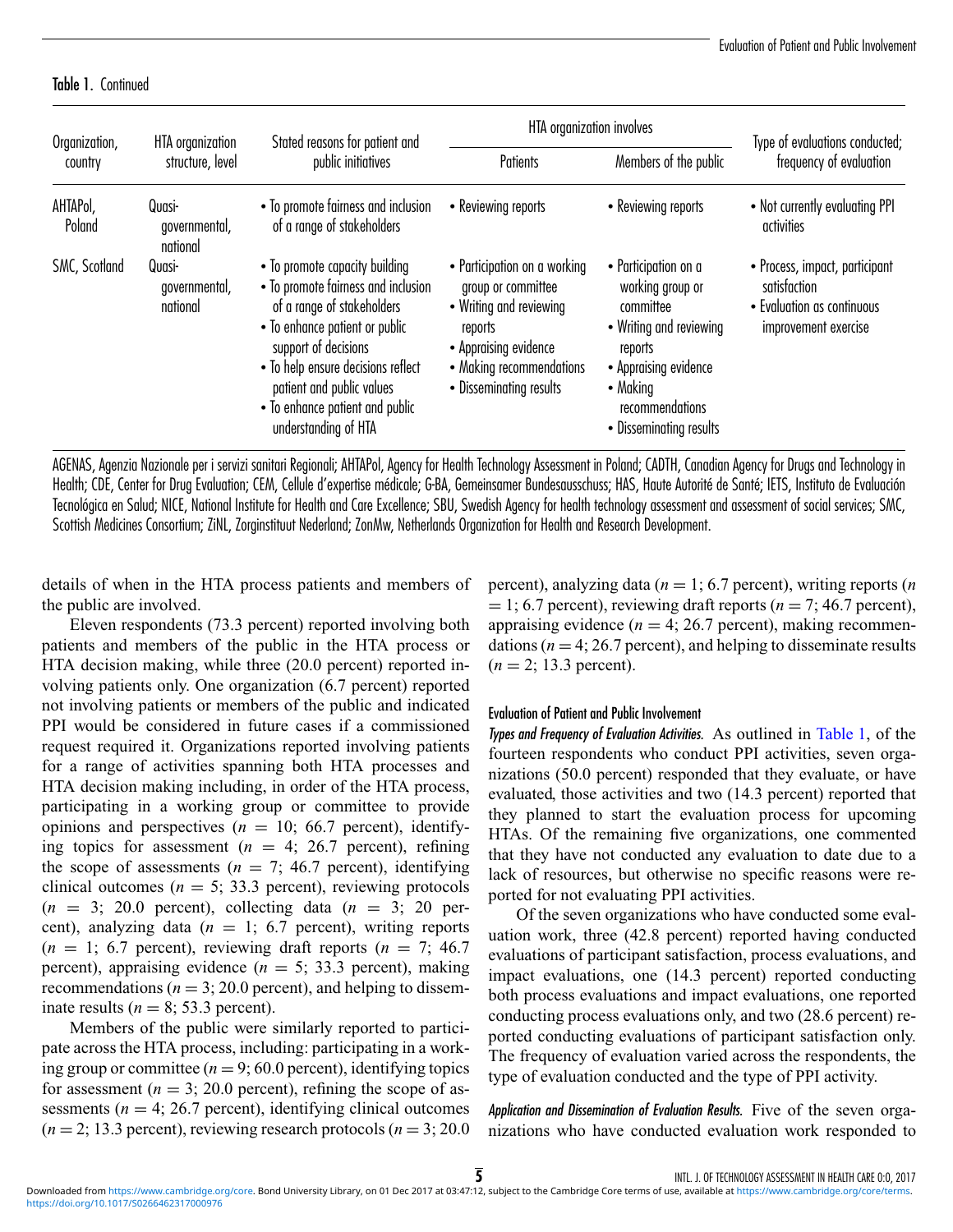an open-ended question about how results of their evaluation activities are used within their programs. All five commented that results are used to inform changes to PPI activities with the overall goal of improving activities. Some examples are to ensure that patients' perspectives are captured efficiently and reliably, identify education and training needs of participants (e.g., patients, patient groups, HTA staff), identify and address issues raised by participants in the process, and help to direct strategic priorities and plan for PPI activities for the upcoming year. HAS and IETS reported that the results of their evaluation activities, in this case a survey, are summarized and used to identify any issues or concerns. Relevant feedback is then generated and used to refine particular processes.

At NICE, evaluation results are used to guide the level and type of support provided by their Patient Involvement Program. At the SMC, continuous evaluation informs annual work planning for PPI activities under the direction of the PIN Advisory Group. As required, formal recommendations are prepared for the SMC Executive, who to date have enacted all such recommendations. CADTH commented that in addition to shaping process change over time, evaluation results have been used to illustrate the value of PPI activities both internally and externally.

Four organizations reported how evaluation results are shared with other organizations, and all four reported sharing the results at conferences  $(n = 4; 57.1$  percent), three reported publishing them on their Web site  $(n = 3, 42.8$  percent) and two reported publishing them in a newsletter  $(n = 2, 28.6$  percent).

*Changes Made to Patient and Public Involvement Activities.* Five organizations described specific changes made to their PPI activities as a result of their evaluations, with varying levels of detail provided. IETS commented generally that following their evaluation, channels of communication have been improved with patients gaining access to HTA results at various and appropriate stages. At HAS, conducting and reflecting on evaluation results motivated their intention to develop documents to clarify the intent of PPI activities, and guidance and tools to address specific issues, for example, desirable qualities for a patient representative and how to encourage participation among patient representatives on committees.

SMC identified numerous changes as a result of continuous evaluation, many focused on patient groups. Changes include streamlining the submission process, providing a document that summarizes background information on the technology under review, increased transparency around conflict of interest declarations, training and education, standardizing presentations at committee meetings, and changes to the embargoed decision-making process that gives patient groups advance warning. In addition, SMCs evaluation work motivated them to increase public awareness of their HTA activities, develop a proactive approach to identify patient and caregiver representatives for each HTA, and establish Patient and Clinician Engagement mentors.

Past evaluations at NICE [\(24;25\)](#page-9-0) prompted changes in response to a key finding that patient expert members found committee participation to be daunting. Accordingly, several changes to committee structure were implemented including ensuring support is provided before committee meetings, having the committee chair personally greet them at meetings where possible, having a lay member sit next to them and updating the patient expert submission form to improve clarity, provide guidance on completion, and distinguish forms for patient organizations and individual patients.

A 2012 evaluation of the patient input process into the Common Drug Review at CADTH [\(26\)](#page-9-0) revealed that, at the time, CADTH's PPI program was equivalent or more evolved compared with most other HTA programs and also identified several gaps. Resultant recommendations included ensuring that stakeholders are aligned on the purpose, value, and credibility of incorporating patient input and that CADTH learn from and apply methods used by their international counterparts. Accordingly, CADTH implemented several changes including developing information sessions and awareness strategies, hiring a dedicated staff member, holding training sessions, and developing a process for individual patients and caregivers to provide input when a patient group does not exist. In addition, the CADTH Patient Community Liaison Forum was formed and annual stakeholder sessions were established to better understand patient groups' needs.

#### Lessons Learned from Evaluation of Patient and Public Involvement Activities

*Challenges Faced during the Evaluation Process.* Six organizations responded to an open-ended question about challenges faced during evaluation. Several were identified, with many repeated across organizations. Identified challenges include achieving stakeholder buy-in, managing conflicting stakeholder opinions, managing expectations of patients and caregiver representatives, resistance to change and resource constraints for both the evaluation itself and implementation of any resultant recommendations. Additionally, variation in HTA processes across different programs (e.g., drugs, medical devices, medical procedures, rapid HTA, health economics) was identified as a challenge to developing an overall evaluation strategy. A further challenge results from the variation in the goals for PPI for different stakeholders, for example patient groups, researchers, or committee members. Each stakeholder group may experience HTA involvement differently and have different interpretations of success.

*Facilitators to the Evaluation Process.* Three respondents (CADTH, NICE, SMC) identified specific facilitators to evaluation, two which focused on having sufficient resources to conduct evaluation activities and implement any recommendations, and the support of senior leadership to embrace any changes. NICE stated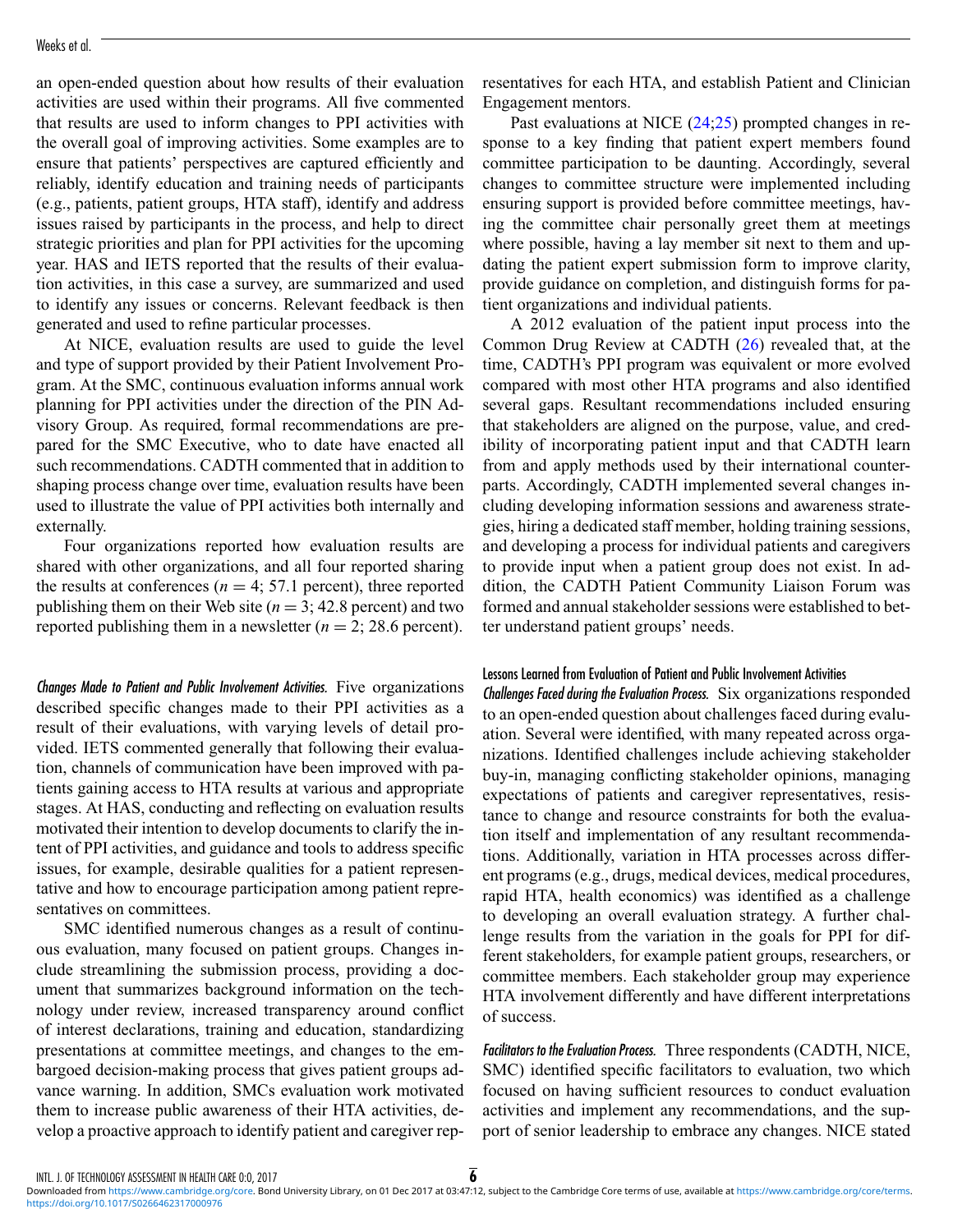that their evaluations work best when patients are involved on the evaluation team, including patient groups, patient experts and lay members, for example, to help design a questionnaire, interpret results, and define recommendations and implementation plans. Similarly at the SMC, the PIN Advisory Group, which includes representation from public partners and patient and caregiver organizations, helps to ensure understanding of current experiences with SMC processes and advise on improvement initiatives that are both feasible and acceptable.

*Insights on Evaluation of Patient and Public Involvement Activities.* NICE and HAS shared further insights through an open-ended question on the evaluation of PPI activities. HAS advocated for sharing among HTA organizations, for example PPI satisfaction questionnaires, experienced challenges faced during the evaluation process and cases where the inclusion of patient perspectives was helpful. NICE recommended setting explicit objectives and developing an evaluation process at the same time as PPI activities are established. They also suggested that patients and patient groups be involved in designing and executing the evaluation process and applying the learnings in practice. Furthermore, NICE recommended that proposed changes be implemented using a phased approach, so that they remain manageable, and also managing expectations as to what can be achieved or changed.

*Future Plans for Evaluation of Patient and Public Involvement Activities.* Six respondents described their future plans, each indicating an ongoing commitment to evaluation. At SMC, the PIN Advisory Group ensures a continuous focus on developing and strengthening PPI. NICE reported a current and ongoing evaluation of PPI across the organization (broader that HTA), and CADTH similarly reported a current evaluation as part of a requirement for formal evaluation every 5 years. In addition, HAS reported a current initiative to both develop and evaluate a process for PPI in rapid HTA. Finally, while ZonMW and SBU reported not having yet conducting formal evaluations, they are currently planning for future evaluations of their PPI activities.

#### **DISCUSSION**

A primary goal of this survey was to identify approaches used by HTA organizations to evaluate their PPI initiatives, including perceived facilitators and barriers to evaluation. We obtained responses from fifteen organizations from twelve countries, representing a 27.8 percent response rate. Consistent with the findings of recent reviews  $(8,11,12)$ , patients  $(14/15)$ and members of the public (10/15) are involved in a wide range of HTA processes conducted by the organizations in our sample.

The results reveal that, of the organizations that responded, evaluation of PPI activities is occurring across a small but diverse set. Seven of the responding organizations reported having conducted evaluations, including patient satisfaction, process evaluation or impact evaluation. These results signal that HTA organizations are conducting evaluation activities more broadly than represented in the published literature, which have focused predominantly on evaluating and describing the impact of PPI  $(1,2,4,12)$ . Due to our small sample size and low response rate (27.8 percent), however, the proportion of HTA organizations that both conduct and evaluate PPI activities remains unclear.

Approaches to evaluating PPI appear to vary widely, from extensive interviews or document reviews for example to something more streamlined including regular surveying of participants. Regardless of the intensity of the strategy, a focus on evaluation is particularly notable in light of the considerable workload of HTA organizations, with many competing deadlines and finite resources. It is encouraging in this context to observe priority being given to evaluation activities, which ultimately aim to enhance efficiency and effectiveness.

Importantly, many specific changes were outlined by respondents as following from their evaluation activities, which spanned a wide range of issues. Conducting evaluations and implementing resultant recommendations appears to have positively impacted both the experience of participating in HTA from the perspective of patients and members of the public, as well as the quality of patient and caregiver input into HTA. In specific instances, evaluation activities were also reported to lead to increased awareness of PPI initiatives in HTA, and, therefore, facilitate the proactive recruitment of future participants, and to illustrate the value of PPI both internally to an HTA organization and externally to stakeholders.

Through this survey, we were able to elicit insights and perspectives on the evaluation process, which should be of value to those planning this sort of work in the future. Specifically, challenges noted by the respondents included both general issues related to the evaluative process (e.g., achieving stakeholder buy-in, managing conflicting opinions, resistance to change) and general methodological issues (e.g., how to define success with wide ranging goals, how to compare PPI in the context of rapid versus full HTA). Facilitators included provision of adequate resources to both conduct evaluations as well as implement any recommendations, in addition to the support of senior leadership and participation of patients and members of the public in the evaluative process. While no respondent explicitly commented that methodological development needs to occur, this seems implied in the elements stated as challenging the evaluation process.

The reported facilitators and challenges with evaluation of PPI activities in HTA are not unlike those reported in the broader evaluation literature. A foundation of the evaluation literature relates to the development and documentation of program theories, for example through the use of logic models, or theories of change. A program theory should outline the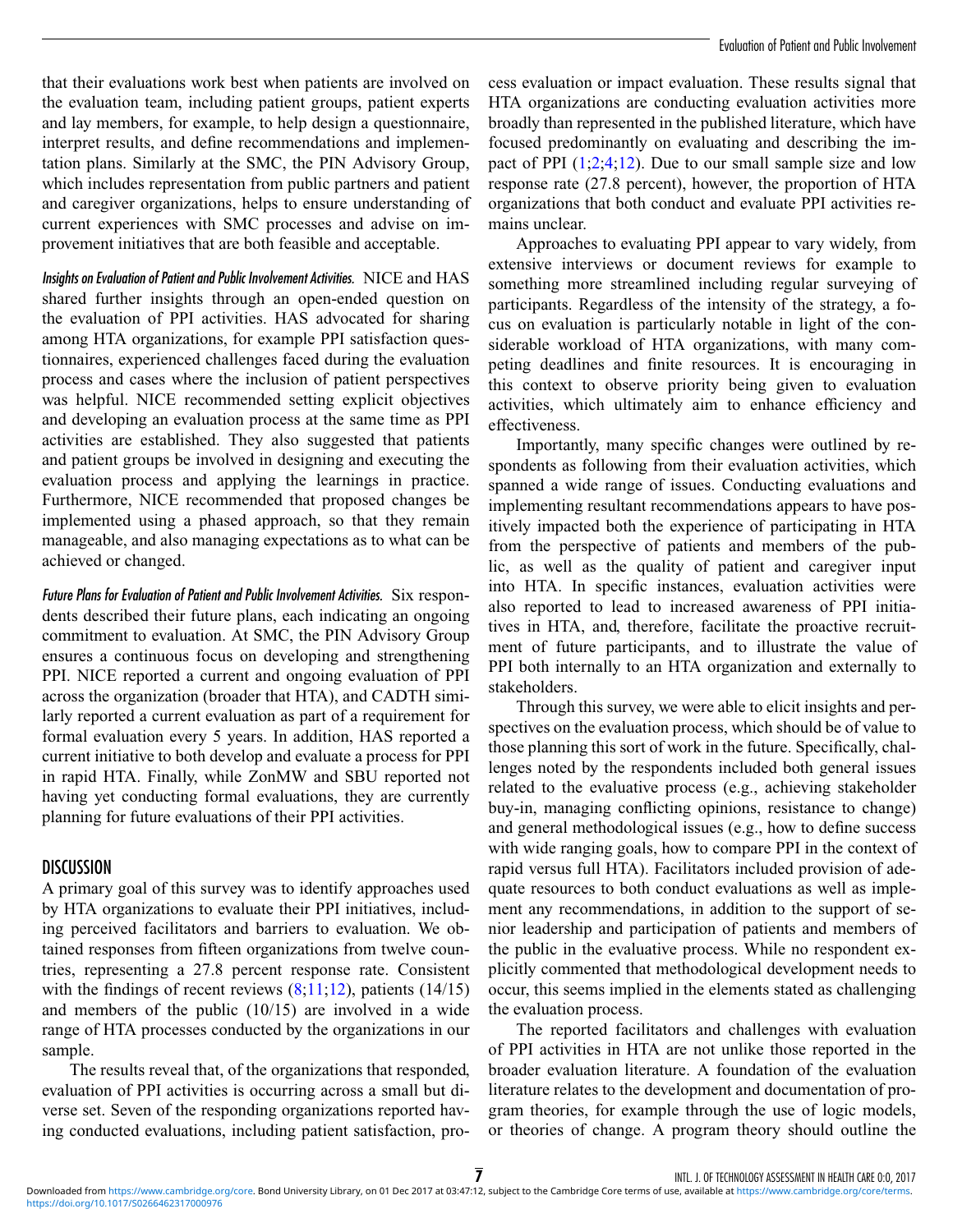inputs, activities, outputs and short- and long-term outcomes intended for a program. A logic model, for example, can help make explicit the expected relationship between these program elements [\(27\)](#page-9-0). Logic models can be useful to help design programs, facilitate accountability to a stated plan, and also guide program evaluation. Critical to the development of a program theory is the involvement of all relevant stakeholders to ensure buy-in regarding inputs, activities, and program goals in particular how program goals will be measured to define success. Stakeholder involvement should persist throughout the evaluation cycle, including data collection, analysis, and the development and implementation of recommendations.

Many of these concepts were mentioned implicitly or explicitly by respondents to our survey, although without reference to formal program evaluation theory or methods. For example, NICE recommended that organizations develop explicit objectives for PPI at the outset, and ideally also develop an evaluation plan at the same time as the PPI activities are established. NICE also remarked that their evaluations are more productive when patients or members of the public are part of the evaluation team. These reflections speak to the need to plan PPI programs and evaluation activities simultaneously, and also to be specific in terms of stated goals and how those goals should be measured. They also suggest that developing a greater understanding of evaluation theory and methods could be an important step forward for organizations engaged in PPI.

Of note, most organizations in our sample reported multiple reasons for implementing PPI activities. While it is widely acknowledged that PPI activities are grounded in a broad set of goals, including enhancing the relevance of assessments, strengthening the evidentiary contribution, complementing clinical and researcher expertise, and enhancing the openness and inclusiveness of the decision process  $(1;12)$ , these broad ranging objectives may complicate evaluation [\(20\)](#page-9-0), as each objective would require its own set of anticipated and measureable outcomes.

First, broad agreement among stakeholders is required regarding how to evaluate whether or not often vaguely articulated objectives have been achieved. Second, tailored approaches to collect data against which to measure success for each distinct objective might be needed. What is important is that the goals for involving patients and members of the public are prespecified and measurable, that an evaluation plan gathers data targeted for those goals, and there is consensus among relevant stakeholders regarding how to define success. The concept of evaluability assessment might also be relevant, as a precursor to evaluation. Evaluability assessments could be used to assess and ensure that PPI programs are ready for evaluation, with sufficient logic or theory to support committed resources and activities resulting in the achievement of measurable objectives, and that there is sufficient stakeholder buy-in to both conduct an evaluation and implement resultant recommendations [\(28\)](#page-9-0).

#### Limitations

The completeness of this survey is limited as it is based on only fifteen responses from twelve countries, representing seven organizations who conduct and evaluate PPI activities. While we cannot be certain of the extent, it is likely that some organizations who evaluate their PPI activities did not respond to our questionnaire. Furthermore, the maximum number of responses received from each organization was two, but in most cases there was one response per country or organization. Given the possibility that different PPI or evaluation strategies are used by different programs or groups within a given country or organization, there is further reason to believe that our results do not reflect all experiences with evaluation. While we made attempts to contact authors to clarify submitted responses, in the end, we spoke directly to seven of the fifteen respondents. We, therefore, did not verify reported data from eight represented HTA organizations, which raises the potential for inaccurate, or out of date, data especially given the evolving nature of PPI activities.

Finally, in our questioning relating to evaluation strategies, we did not specifically ask whether there were any differences in approach related to evaluating patient involvement as compared to involving members of the public, primarily due to not wanting to add further questions to an already long questionnaire. It is likely that a broader evaluation of experiences will expand over the coming years, and we hope this report may serve to encourage evaluation among those who have not yet established a process.

### **CONCLUSIONS**

Our survey identified international HTA organizations that have developed and conducted initiatives to evaluate their PPI activities. A range of strategies are described that span the evaluation of process, impact and satisfaction, and at varying levels of time and resource requirements. Few explicit references to evaluation theory were noted, although respondents appear to acknowledge established facilitators to program evaluation including the need for explicit, measurable objectives and the inclusion of a range of stakeholders, including patients and members of the public on evaluation teams.

There is a continued interest in the evaluation of PPI activities through HTAi, and a recently published book [\(29\)](#page-9-0) focused on patient involvement in HTA contains a chapter on this topic, with a proposed evaluation framework. It will be important for HTA organizations to share their approaches and experiences with evaluation and perhaps to test this framework.

#### SUPPI FMFNTARY MATFRIAL

Supplementary File 1: <https://doi.org/10.1017/S0266462317000976>